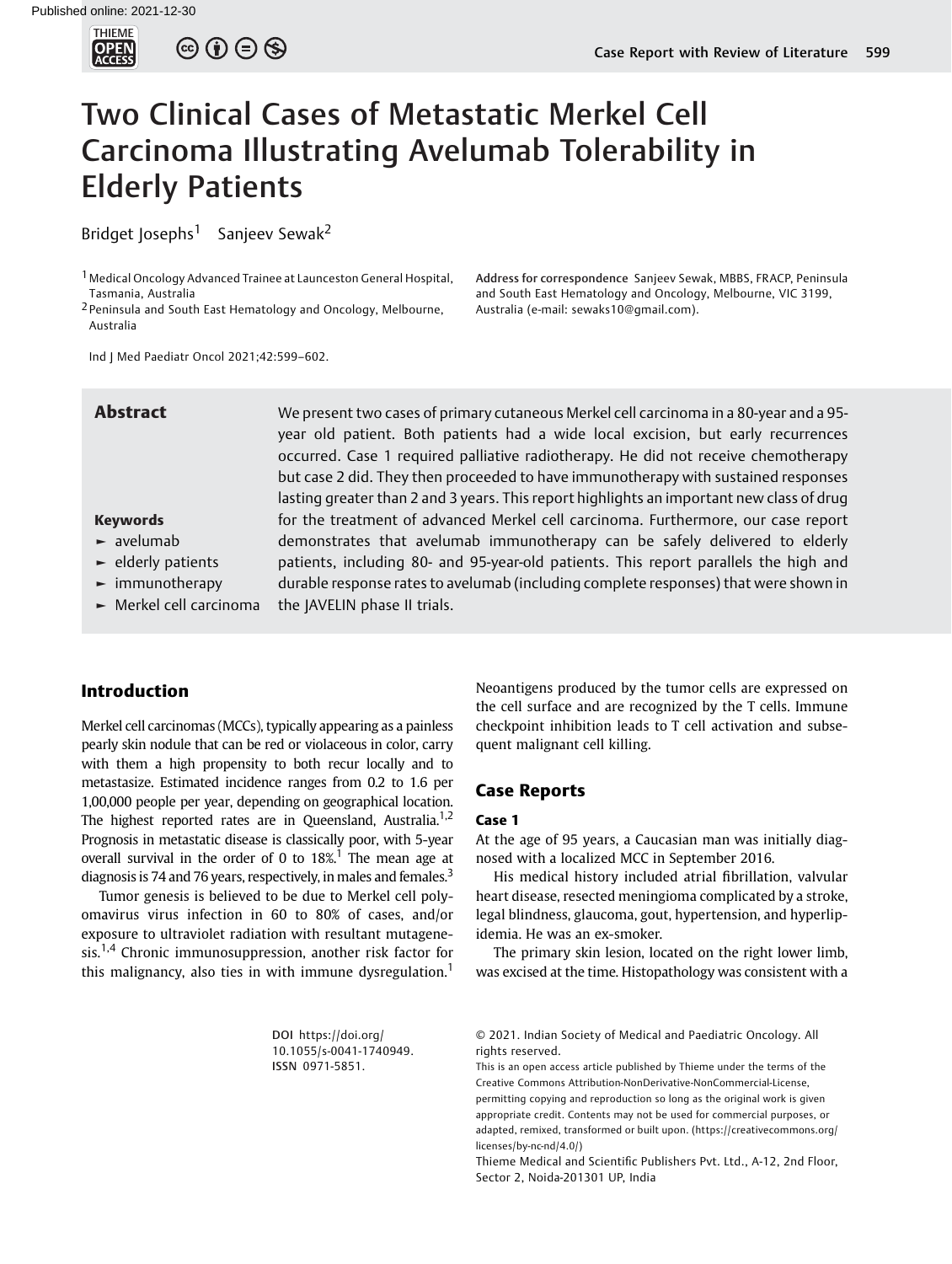

Fig. 1 Computed tomography (CT) showing (A) right pelvic lymphadenopathy at diagnosis in July 2017; (B) positron emission tomography computed tomography (PET/CT) restaging September 2017 postradiotherapy showing a partial response; (C) PET/CT September 2018 showing a complete response to avelumab.

20mm MCC with lymphovascular invasion but clear resection margins. Sentinel lymph node biopsy and adjuvant radiotherapy were not performed in view of his advanced age.

In June 2017, the patient presented with right groin lymphadenopathy and associated right leg edema. Imaging revealed extensive right inguinal, pelvic and paraaortic lymph node metastases, with the largest node measuring  $38 \times 66$ mm.

He was treated with palliative radiotherapy to his right pelvis and groin, receiving a total dose of 28 Gray (Gy) in eight fractions. A positron emission tomography/computerized tomography (PET/CT) scan 6 weeks later in September 2017 demonstrated a partial response to treatment. In October 2017, he received avelumab at a dose of 10 mg/kg 2 weekly via the Merck Patient Access Scheme. His ECOG (Eastern Cooperative Oncology Group) performance status was 2 but improved to 1 with the ongoing response. The patient was followed clinically every 2 weeks with a blood test and physical examination of his edematous right leg.

The PET/CT performed 11 months later in September 2018 showed a complete metabolic response to avelumab (►Fig. 1). As of January 2021, the patient remained in clinical remission and continued on avelumab that he was tolerating well without any toxicity. Unfortunately, he had a mechanical fall in February 2021 and sustained a subdural hemorrhage (on CT scanning) and died peacefully at the age of 99.

### Case 2

A 80-year-old Caucasian man was initially diagnosed with a localized left preauricular MCC that was excised in September 2017.

Past medical history included ischemic heart disease, hypertension, type-2 diabetes, and multiple previous skin cancers fully excised. His ECOG performance status was 0.

The lesion required re-excision in October 2017 due to positive margins, and this was followed by a split skin graft. Subsequent histopathology confirmed MCC and showed lymphovascular invasion but clear margins. PET/CT scan at diagnosis was negative for metastatic disease. The patient then received postoperative adjuvant radiotherapy to the left preauricular and parotid regions as well as left upper neck at a total dose of 45Gy in 20 fractions that he completed in December 2017.

In July 2018, the patient presented with left cervical lymphadenopathy. A PET/CT scan also demonstrated

multiple bony metastases and two liver metastases. A core biopsy from a cervical node confirmed metastatic MCC. Palliative carboplatin and etoposide drugs were commenced in August 2018. Follow-up imaging post three cycles of chemotherapy in October 2018 revealed a partial response. The patient was then eligible for second-line avelumab 10 mg/kg 2-weekly which he commenced in December 2018. A PET/CT scan performed 5 months later in April 2019 revealed a complete response (CR) ( $\blacktriangleright$ Fig. 2). By December 2020, the patient had ceased avelumab and is in complete remission (on PET/CT scanning) from MCC. For pragmatic reasons, we decided with the patient's input to watch him closely off therapy. Coming to hospital every 2 weeks for his infusion was becoming onerous. Therapy can be reinstituted if he relapses. He remains in clinical remission when seen in July 2021.

He tolerated avelumab well apart from grade 2 infusion reaction (rigors) with the first two cycles of immunotherapy. Further infusion reactions were prevented with paracetamol, ranitidine, and promethazine premedication.

# **Discussion**

MCC is a rare but aggressive neuroendocrine skin malignancy historically associated with a poor prognosis in advanced disease. While initially a chemo-sensitive tumor, responses are typically short-lived. Surgery is reserved for patients with primary MCC without metastases. Radiotherapy can be used as adjuvant therapy or for palliation of symptoms. Immune checkpoint inhibitor therapy has demonstrated promising durable antitumor activity for this malignancy



Fig. 2 Positron emission tomography (PET) scans showing (A) 18fluoro-2-deoxy-glucose avid left cervical lymphadenopathy at diagnosis of metastatic Merkel cell carcinoma in July 2018; (B) complete resolution of cervical lymphadenopathy in April 2019 following 5 months of treatment with second-line avelumab.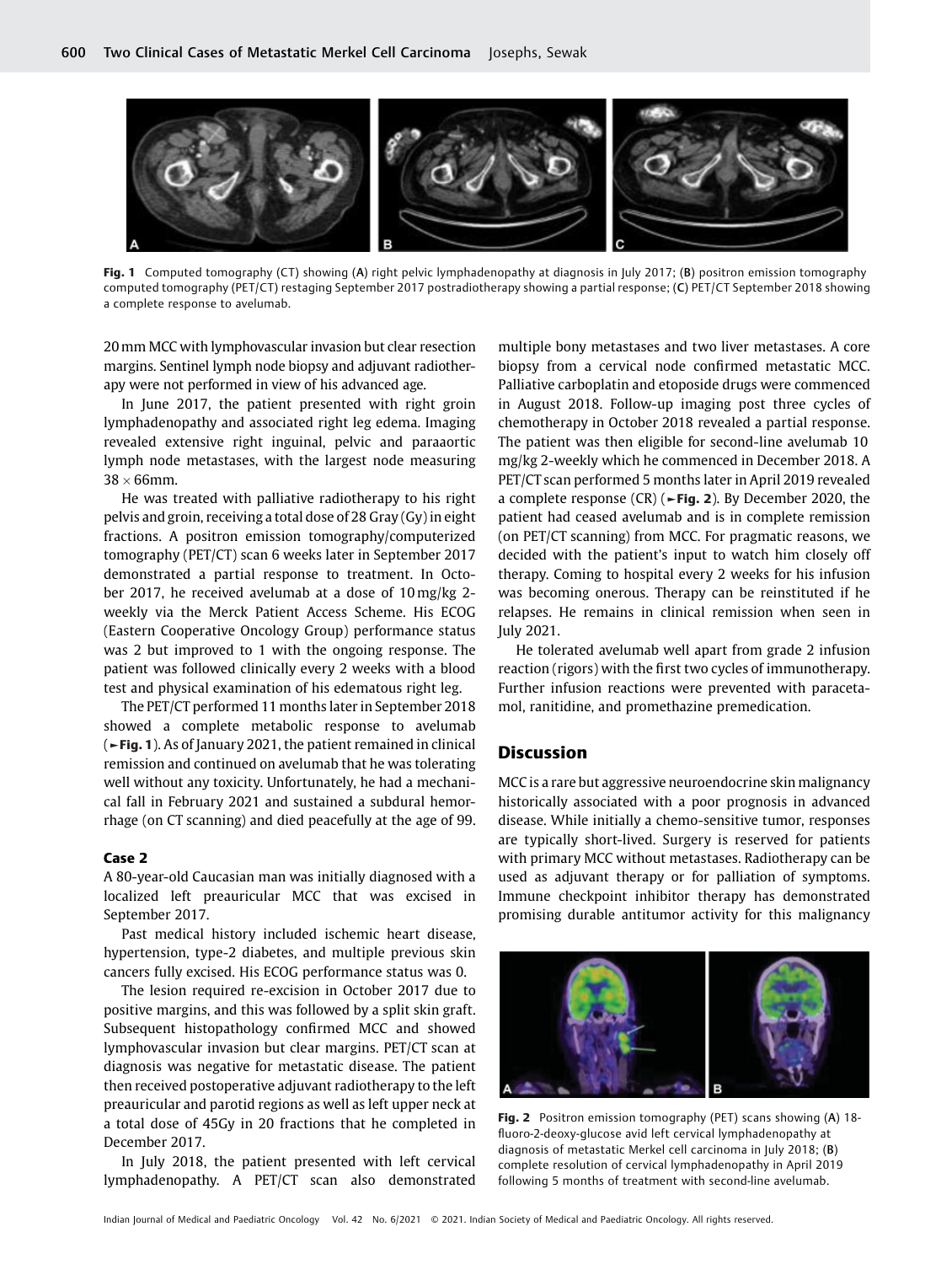in phase II trials. We have presented two patients with metastatic MCC treated with avelumab, a programmed death ligand (PD-L1) inhibitor.

These two cases illustrate the low toxicity profile of avelumab and the high response rates. In the JAVELIN Merkel 200 trial, the median age of the cohort was 72.5 years and age range was between 64.5 and 77 years.<sup>5</sup> Our two patients were much older at the age of 80 and 95 when they started treatment with avelumab, illustrating its safe use in very elderly patients.

Until recently, the mainstay of treatment for metastatic MCC has been palliative chemotherapy with common regimes including carboplatin or cisplatin with etoposide or topotecan.<sup>1</sup> Palliative radiotherapy is also an adjunct for local symptom control. While this type of cancer is typically considered to be chemosensitive, responses are usually only transient before cancer progression leading to a fatal outcome. Median progression-free survival (PFS) in the literature is reported to be only 3.1 to 4.6 months.<sup>6</sup> Chemotherapy can also be associated with significant toxicity. Studies show that the median survival with chemotherapy alone is 9 months. The toxic death rate from chemotherapy in 1999 was 7.7% and maybe lower in 2021 with better supportive  $care<sup>7</sup>$  Consequently, there has been interest in pursuing novel agents to improve clinical outcomes for patients.

Immunotherapy with immune checkpoint inhibition is emerging as a promising new therapy in the treatment landscape for metastatic MCC. Preliminary data from several nonrandomized trials using immunotherapy in patients with metastatic MCC suggest durable responses when compared with chemotherapy with considerably lower toxicity.<sup>5,8</sup> We monitored our patients for immune-related toxicities such as rash, diarrhea, hyperthyroidism, hypothyroidism, and hypopituitarism every 2 weeks.

Immunotherapy agents trialed have included PD-L1 and programmed cell death protein 1 (PD-1) directed therapies including avelumab, a PD-L1 inhibitor, and nivolumab and pembrolizumab, both PD-1 inhibitors.1,5,9,10 The mechanism of action of PD-L1 and PD-1 immune checkpoint inhibitors is to effectively enhance the immune systems antitumor effect by allowing T cell mediated destruction of tumor cells.

The pivotal JAVELIN Merkel 200 study (part A), involving 88 patients with metastatic MCC who had relapsed after at least one line of chemotherapy, demonstrated an overall objective response to avelumab of 33% (29 patients). A CR occurred in 11.4% (10 patients). Of those 33% of patients who any response (complete/partial), in the latest update of this trial, the median duration of response after  $>$  36 months of follow-up was 40.5 months.<sup>5,9,11</sup> Case 2 had treatment as per the part A Javelin Merkel 200 study.

Case 1 had therapy as per part B of the study. Part B examines the use of avelumab in the first-line setting for metastatic MCC, and observed a trend toward higher response rates in chemotherapy-naive patients compared with patients who had already had prior lines of treatment. At interim analysis, after a median follow-up of 5.1 months, a response rate of 62% was achieved in the 39 patients enrolled with ongoing responses in 78% of this cohort. Additionally, avelumab was generally well tolerated with no grade 4 or higher treatment related adverse-events<sup>8</sup>

The Keynote 017 phase II trial reported on 50 patients with advanced MCC who were naïve to systemic therapy. Pembrolizumab was given at a dose of 2 mg/kg every 3 weeks. The objective response rate was 56% with 24% of patients achieving a CR. The 2-year overall survival rate was 68.7%. Pembrolizumab had fewer grade ¾ toxicities than avelumab (in 28% vs. 74%, respectively). However, there was one treatment-related death in the Keynote 017 study and none in the Javelin Merkel 200 trial.<sup>9,12</sup>

Recently, the Food and Drug Administration in the United States has approved the flat dosing of avelumab based on the pharmacokinetic studies published by Novakovic and colleagues.<sup>13</sup> The approved dosing is 800 mg avelumab every 2 weeks.

Until recently, there was no established standard of care or approved therapies for the treatment of metastatic MCC. Findings from the JAVELIN Merkel 200 study led to the pharmaceutical approval of avelumab for use in many countries, including Australia.

Our two case studies demonstrate an excellent CR to avelumab with ongoing durable responses and no significant treatment-related adverse-events. Our study has limitations because of its small sample size. Even the largest trial (JAVELIN Merkel 200) had 88 patients that reflects the low incidence of this uncommon cancer.

Conventional treatment, palliative radiotherapy in case 1 and chemotherapy in case 2, produced partial responses. CRs were only achieved with avelumab. At the time of writing, PFS is 40 months in case 1 and 41 months in case 2, higher than reported in the JAVELIN clinical trials.

Other case reports in the literature also demonstrating complete, durable responses to immunotherapy in metastatic MCC, include O'Brien and Power reporting an ongoing 19 months PFS with pembrolizumab. $10$ 

There are now several ongoing trials testing immunotherapy in the adjuvant setting after wide local excision. These include the ADMEC-O study (NCT 02196961) testing the efficacy of adjuvant nivolumab in patients with completely resected MCC. The ADAM trial (NCT 03271372) looks at the efficacy of avelumab versus placebo in stage 3b resected  $MCC.<sup>14</sup>$ 

# Conclusion

In conclusion, we report two cases of metastatic MCC in which both patients have had complete and durable ongoing responses to avelumab. Side effects have been minimal.

Immunotherapy is emerging as an efficacious, revolutionary therapy for metastatic MCC, expanding our therapeutic artillery in this rare disease where previously therapeutic options had been limited.

#### Authors' Contribution

Both authors were involved in concept, design, definition of intellectual content, literature search, case report, manuscript preparation, editing, and review.